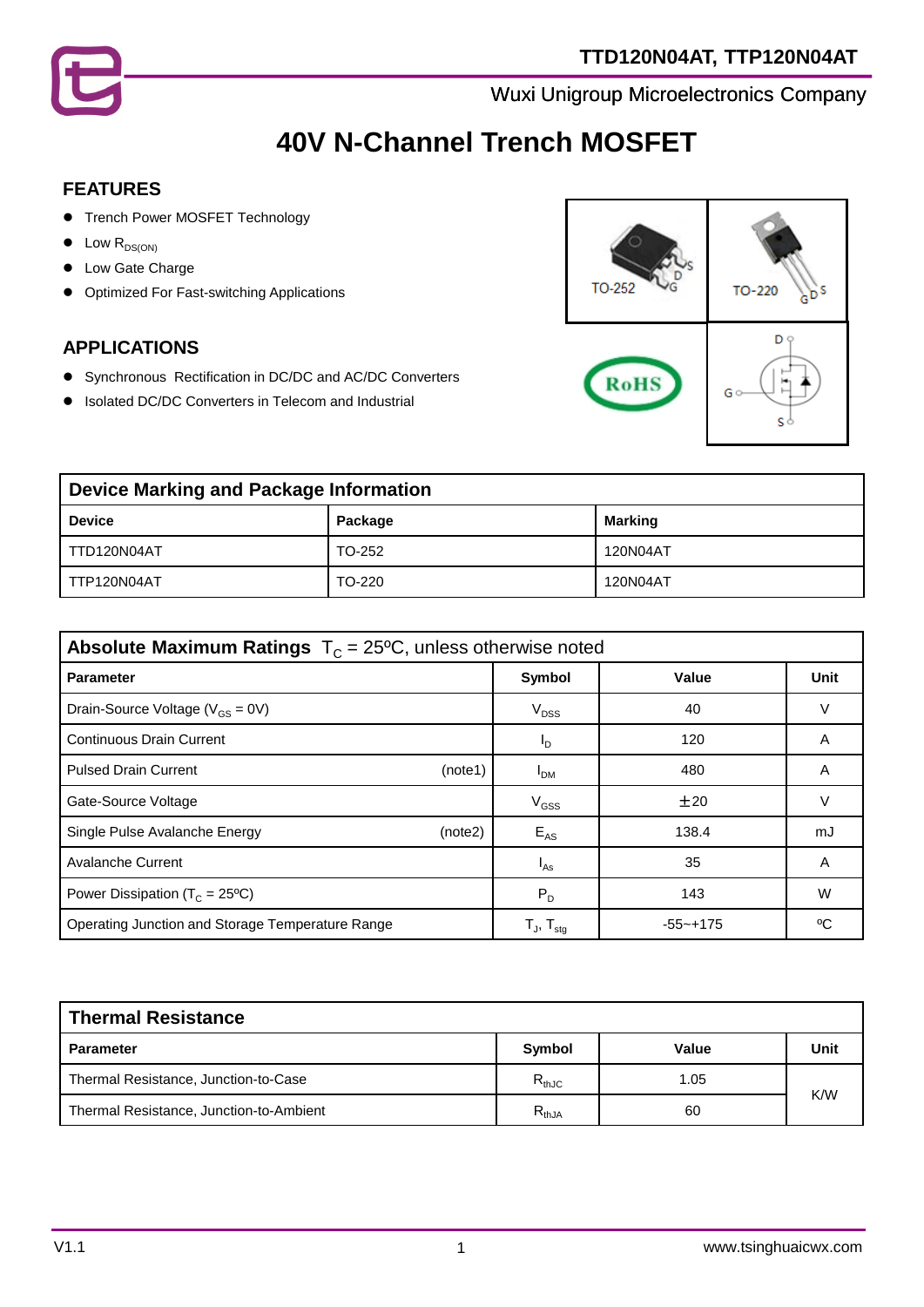

| <b>Test Conditions</b><br>Symbol<br><b>Parameter</b><br>Min.<br><b>Static</b><br>Drain-Source Breakdown Voltage<br>$V_{GS} = 0V$ , $I_D = 250 \mu A$<br>40<br>$V_{(BR)DSS}$<br>$V_{DS} = 40V$ , $V_{GS} = 0V$ , $T_J = 25^{\circ}C$<br>--<br>Zero Gate Voltage Drain Current<br>$I_{DSS}$<br>$V_{DS} = 40V$ , $V_{GS} = 0V$ , $T_J = 150^{\circ}C$<br>--<br>$V_{GS} = \pm 20V$<br>Gate-Source Leakage<br>$I_{GSS}$<br>$\overline{\phantom{a}}$<br>$V_{DS} = V_{GS}$ , $I_D = 250 \mu A$<br>Gate-Source Threshold Voltage<br>1.0<br>$\rm V_{GS(th)}$<br>$V_{GS}$ = 10V, $I_D$ = 30A<br>--<br>Drain-Source On-Resistance (Note3)<br>$R_{DS(on)}$<br>$V_{GS} = 4.5V$ , $I_D = 30A$<br>-- | Value<br>Typ.<br>$\qquad \qquad \cdots$<br>--<br>--<br>-- | Max.<br>--<br>1 | <b>Unit</b><br>V |
|---------------------------------------------------------------------------------------------------------------------------------------------------------------------------------------------------------------------------------------------------------------------------------------------------------------------------------------------------------------------------------------------------------------------------------------------------------------------------------------------------------------------------------------------------------------------------------------------------------------------------------------------------------------------------------------|-----------------------------------------------------------|-----------------|------------------|
|                                                                                                                                                                                                                                                                                                                                                                                                                                                                                                                                                                                                                                                                                       |                                                           |                 |                  |
|                                                                                                                                                                                                                                                                                                                                                                                                                                                                                                                                                                                                                                                                                       |                                                           |                 |                  |
|                                                                                                                                                                                                                                                                                                                                                                                                                                                                                                                                                                                                                                                                                       |                                                           |                 |                  |
|                                                                                                                                                                                                                                                                                                                                                                                                                                                                                                                                                                                                                                                                                       |                                                           |                 |                  |
|                                                                                                                                                                                                                                                                                                                                                                                                                                                                                                                                                                                                                                                                                       |                                                           |                 |                  |
|                                                                                                                                                                                                                                                                                                                                                                                                                                                                                                                                                                                                                                                                                       |                                                           | 100             | μA               |
|                                                                                                                                                                                                                                                                                                                                                                                                                                                                                                                                                                                                                                                                                       |                                                           | ±100            | nA               |
|                                                                                                                                                                                                                                                                                                                                                                                                                                                                                                                                                                                                                                                                                       | 1.7                                                       | 2.4             | $\vee$           |
|                                                                                                                                                                                                                                                                                                                                                                                                                                                                                                                                                                                                                                                                                       | 2.7                                                       | 3.5             | $m\Omega$        |
|                                                                                                                                                                                                                                                                                                                                                                                                                                                                                                                                                                                                                                                                                       | 3.6                                                       | 4.7             | $m\Omega$        |
| $V_{DS} = 10V$ , $I_D = 20A$<br>Forward Transconductance<br>(Note3)<br>--<br>$g_{fs}$                                                                                                                                                                                                                                                                                                                                                                                                                                                                                                                                                                                                 | 45.5                                                      | --              | S                |
| <b>Dynamic</b>                                                                                                                                                                                                                                                                                                                                                                                                                                                                                                                                                                                                                                                                        |                                                           |                 |                  |
| Input Capacitance<br>$\mathbf{C}_{\text{iss}}$<br>--<br>$V_{GS} = 0V$ ,                                                                                                                                                                                                                                                                                                                                                                                                                                                                                                                                                                                                               | 10179                                                     | --              |                  |
| $V_{DS} = 20V,$<br><b>Output Capacitance</b><br>$\mathbf{C}_\mathrm{oss}$<br>--                                                                                                                                                                                                                                                                                                                                                                                                                                                                                                                                                                                                       | 587                                                       | --              | pF               |
| $f = 1.0 MHz$<br>Reverse Transfer Capacitance<br>$C_{\text{rss}}$<br>--                                                                                                                                                                                                                                                                                                                                                                                                                                                                                                                                                                                                               | 439                                                       | --              |                  |
| <b>Total Gate Charge</b><br>$Q_q$<br>--                                                                                                                                                                                                                                                                                                                                                                                                                                                                                                                                                                                                                                               | 132                                                       | --              |                  |
| $V_{DD} = 20V, I_D = 20A,$<br>Gate-Source Charge<br>$Q_{gs}$<br>$-$<br>$V_{GS} = 10V$                                                                                                                                                                                                                                                                                                                                                                                                                                                                                                                                                                                                 | 23                                                        | $\overline{a}$  | nC               |
| Gate-Drain Charge<br>$\mathsf{Q}_{\mathsf{gd}}$<br>--                                                                                                                                                                                                                                                                                                                                                                                                                                                                                                                                                                                                                                 | 23                                                        | $\frac{1}{2}$   |                  |
| Turn-on Delay Time<br>$t_{d(on)}$<br>--                                                                                                                                                                                                                                                                                                                                                                                                                                                                                                                                                                                                                                               | 27                                                        | ۰.              |                  |
| Turn-on Rise Time<br>$t_r$<br>--<br>$V_{DD} = 20V$ , $I_D = 20A$ ,                                                                                                                                                                                                                                                                                                                                                                                                                                                                                                                                                                                                                    | 11                                                        | --              |                  |
| $R_G = 3\Omega$<br>Turn-off Delay Time<br>--<br>$t_{d(\text{off})}$                                                                                                                                                                                                                                                                                                                                                                                                                                                                                                                                                                                                                   | 83                                                        | --              | ns               |
| Turn-off Fall Time<br>$t_f$<br>$-$                                                                                                                                                                                                                                                                                                                                                                                                                                                                                                                                                                                                                                                    | 14                                                        | --              |                  |
| <b>Drain-Source Body Diode Characteristics</b>                                                                                                                                                                                                                                                                                                                                                                                                                                                                                                                                                                                                                                        |                                                           |                 |                  |
| Continuous Body Diode Current<br>$I_{\rm S}$<br>--                                                                                                                                                                                                                                                                                                                                                                                                                                                                                                                                                                                                                                    | --                                                        | 120             |                  |
| $T_c = 25$ °C<br><b>Pulsed Diode Forward Current</b><br>$I_{\mathsf{SM}}$<br>--                                                                                                                                                                                                                                                                                                                                                                                                                                                                                                                                                                                                       | --                                                        | 480             | A                |
| $T_J = 25$ °C, $I_{SD} = 20A$ , $V_{GS} = 0V$<br><b>Body Diode Voltage</b><br>$V_{SD}$<br>۰.                                                                                                                                                                                                                                                                                                                                                                                                                                                                                                                                                                                          | --                                                        | 1.2             | V                |
| Reverse Recovery Time<br>$t_{rr}$<br>$\overline{\phantom{a}}$<br>$I_F = 20A,$                                                                                                                                                                                                                                                                                                                                                                                                                                                                                                                                                                                                         | 66                                                        | --              | ns               |
| $di_E/dt = 100A/\mu s$<br>Reverse Recovery Charge<br>73<br>$Q_{rr}$<br>--                                                                                                                                                                                                                                                                                                                                                                                                                                                                                                                                                                                                             |                                                           | ۰.              | nC               |

#### **Notes**

- 1. Repetitive Rating: Pulse Width limited by maximum junction temperature
- 2.  $V_{DD} = 40V$ , R<sub>G</sub> = 25 $\Omega$ , Starting T<sub>J</sub> = 25<sup>°</sup>C
- 3. Pulse Test: Pulse Width ≤ 300μs, Duty Cycle ≤ 1%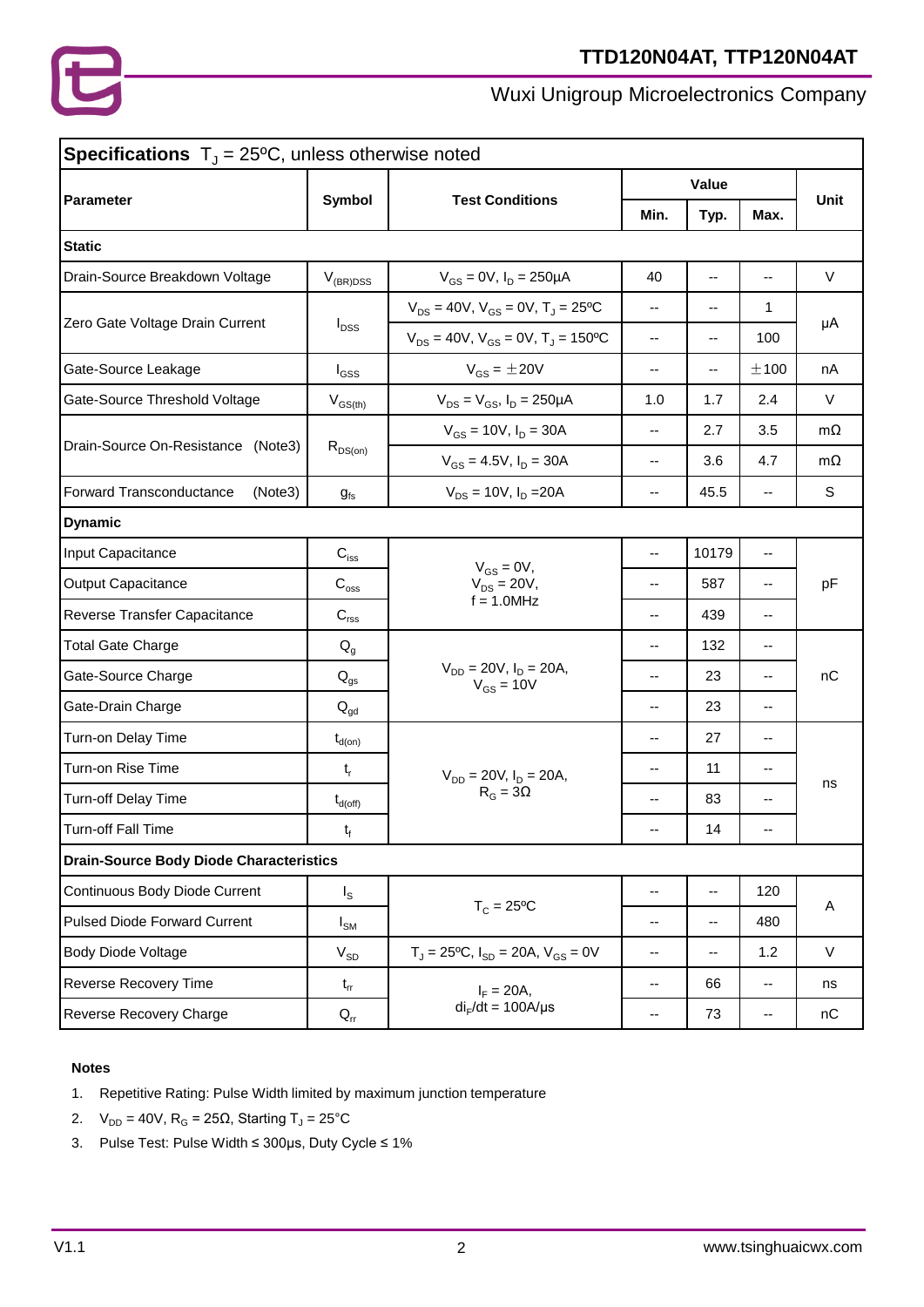

# **Typical Characteristics**  $T_J = 25$ <sup>o</sup>C, unless otherwise noted











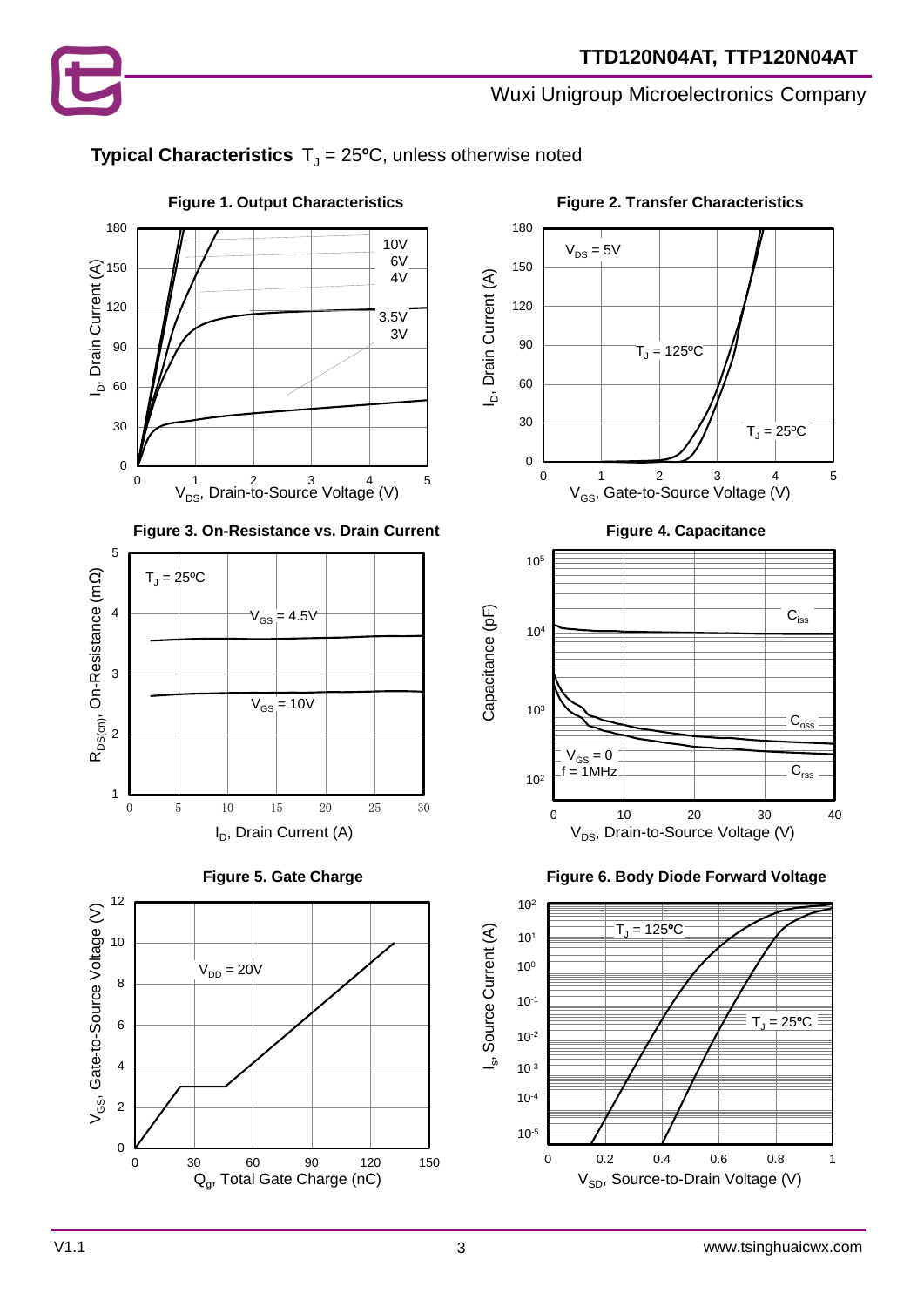







**Figure 9. Transient Thermal Impedance**

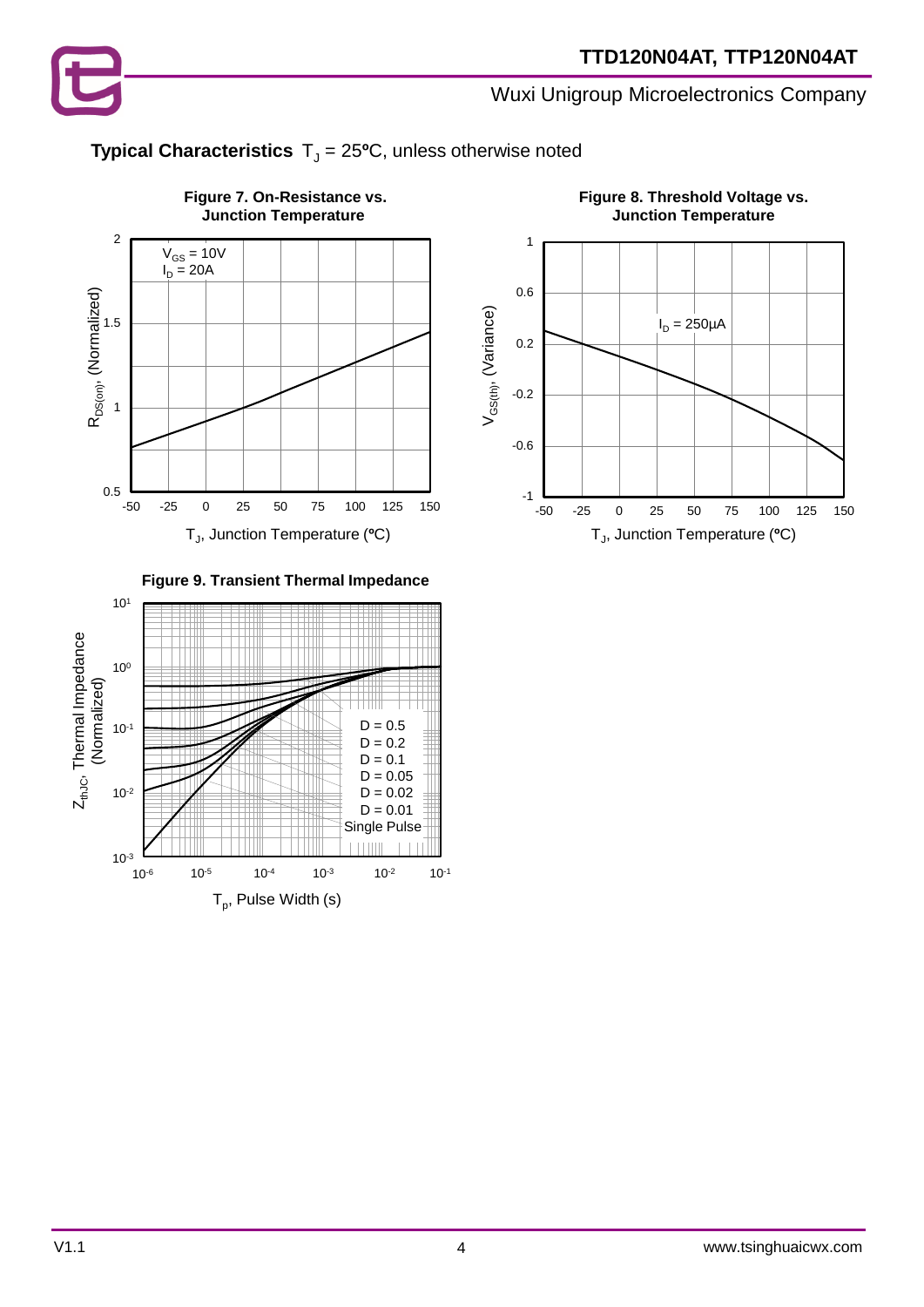







**Figure C**:**Unclamped Inductive Switching Test Circuit and Waveform**

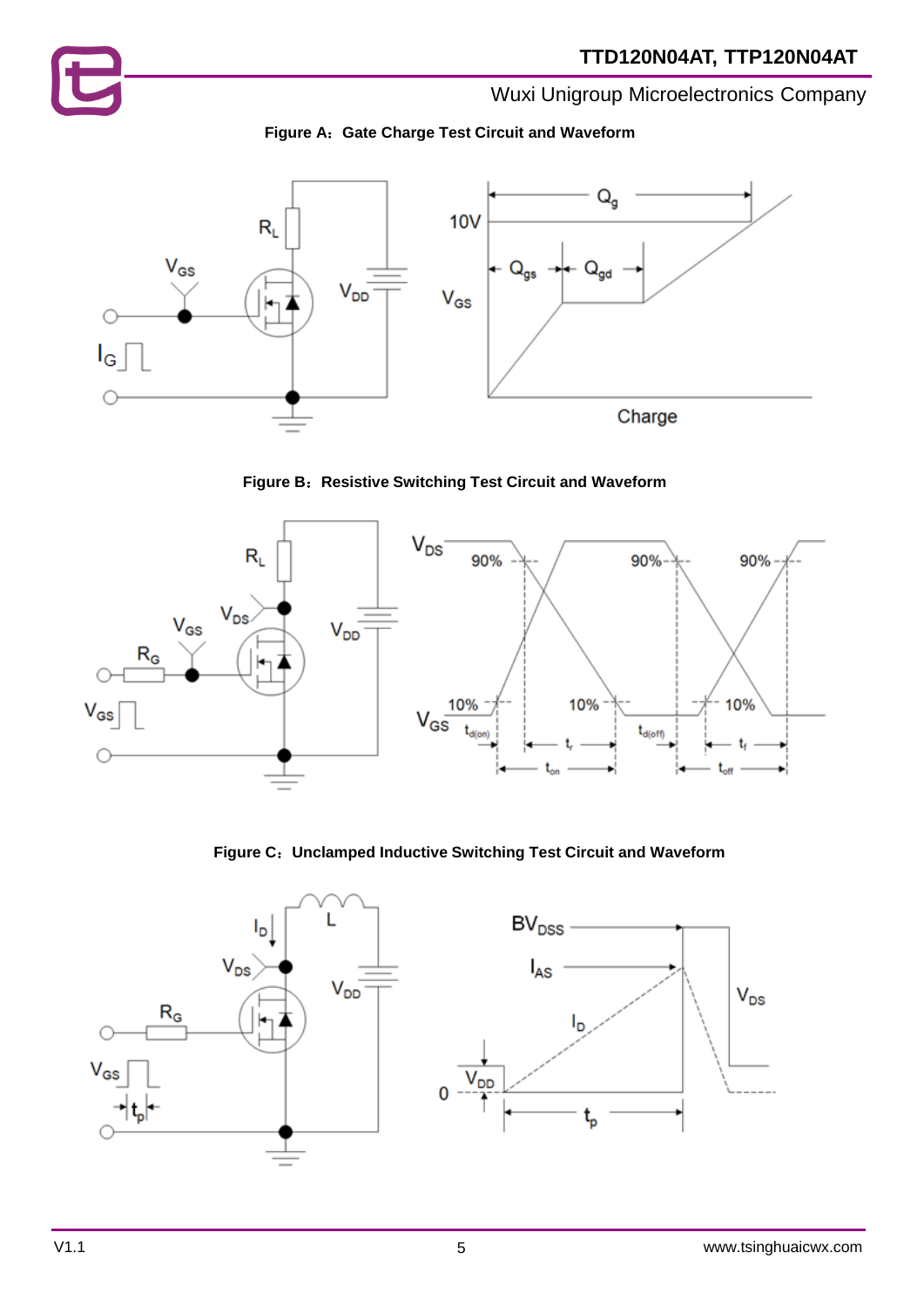

**TO-252**



| Unit: mm |         |      |  |
|----------|---------|------|--|
| Symbol   | Min.    | Max. |  |
| А        | 2.20    | 2.40 |  |
| A1       | 0.00    | 0.20 |  |
| А2       | 0.97    | 1.17 |  |
| b        | 0.68    | 0.90 |  |
| b3       | 5.20    | 5.50 |  |
| с        | 0.43    | 0.63 |  |
| D        | 5.98    | 6.22 |  |
| D1       | 5.30REF |      |  |
| E        | 6.40    | 6.80 |  |
| E1       | 4.63    |      |  |

| Unit: mm |          |       |
|----------|----------|-------|
| Symbol   | Min.     | Max.  |
| е        | 2.286BSC |       |
| Н        | 9.40     | 10.50 |
| L        | 1.38     | 1.75  |
| L1       | 2.90REF  |       |
| L2       | 0.51BSC  |       |
| L3       | 0.88     | 1.28  |
| L4       |          | 1.00  |
| L5       | 1.65     | 1.95  |
|          |          |       |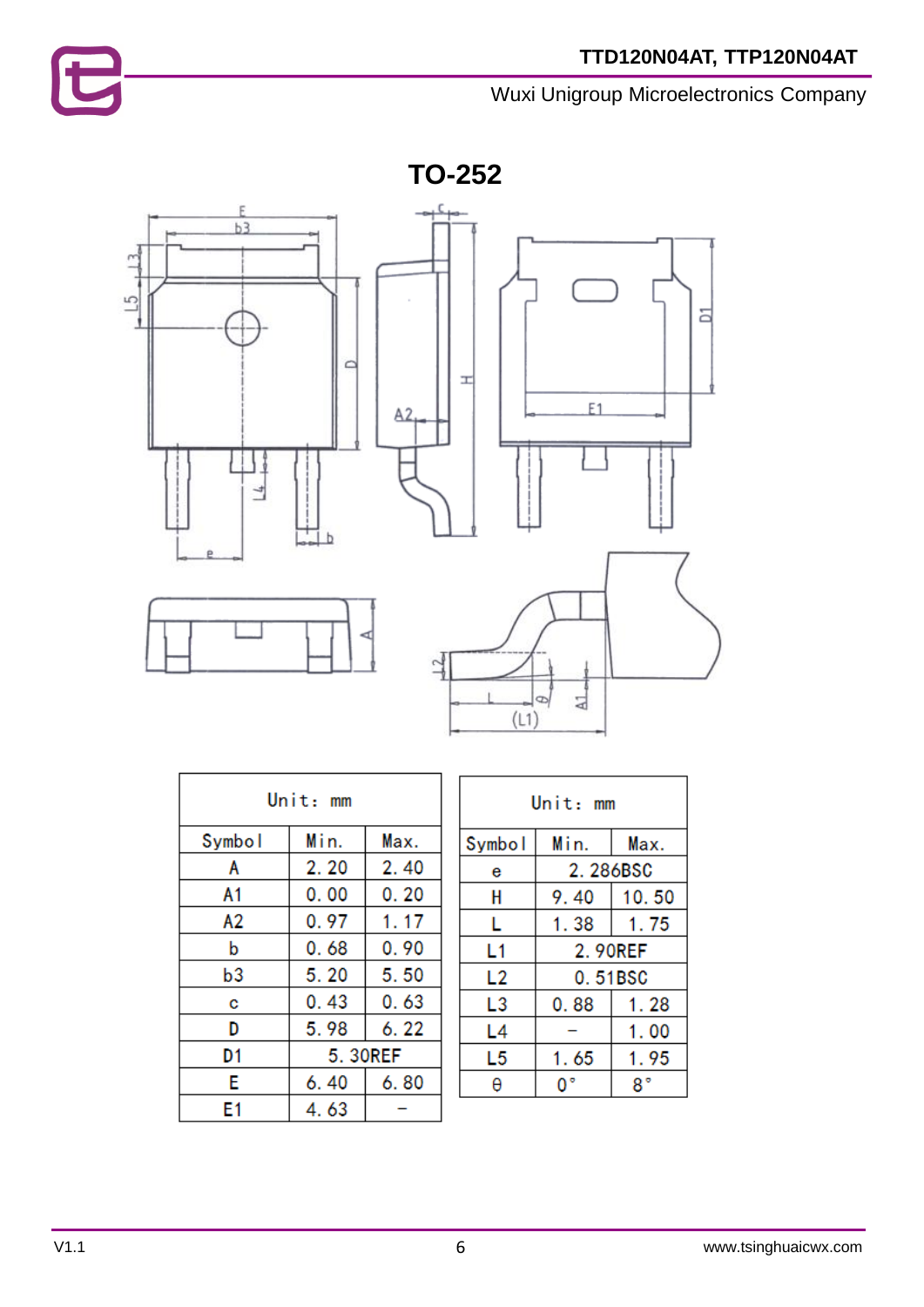**TO-220**





| Unit: mm |       |       |
|----------|-------|-------|
| Symbol   | Min.  | Max.  |
| Α        | 4.37  | 4.77  |
| A1       | 1.25  | 1.45  |
| A2       | 2.20  | 2.60  |
| b        | 0.70  | 0.95  |
| b2       | 1.17  | 1.47  |
| С        | 0.40  | 0.65  |
| D        | 15.10 | 16.10 |
| D1       | 8.80  | 9.40  |
| D2       | 5.50  |       |

| Unit: mm |         |       |
|----------|---------|-------|
| Symbol   | Min.    | Max.  |
| Е        | 9.70    | 10.30 |
| E3       | 7.00    |       |
| е        | 2.54BSC |       |
| e1       | 5.08BSC |       |
| H1       | 6. 25   | 6.85  |
| L        | 12.75   | 13.80 |
| L1       |         | 3.40  |
| P        | 3.40    | 3.80  |
| Q        | 2.60    | 3.00  |

t